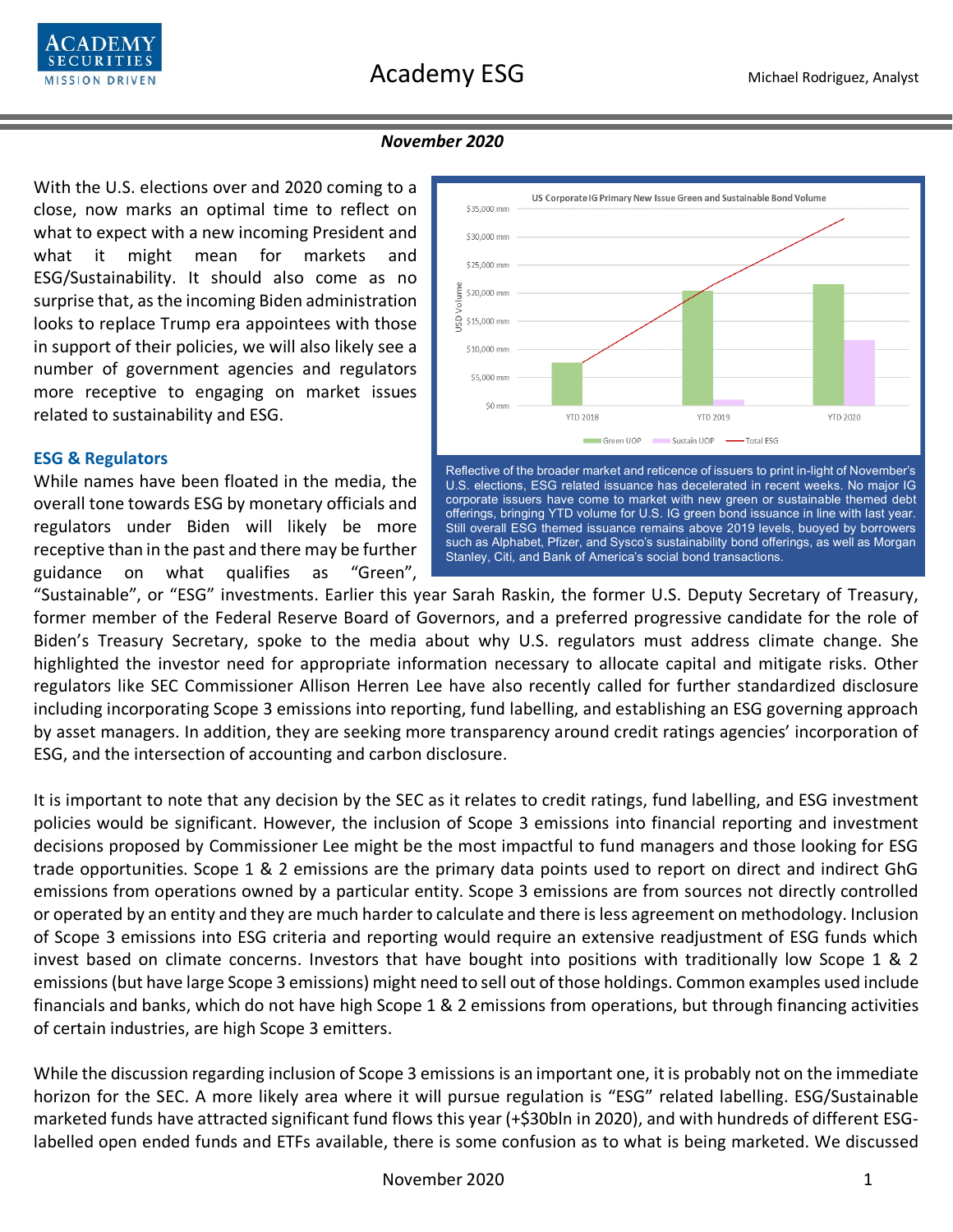

# *November 2020*

this earlier in the year in our July ESG write-up when we covered SEC Commissioner Elad Roisman's speech and the DOL's earlier ESG ERISA proposal (language which has since been shelved), but given that Commissioner Lee also echoed this concern surrounding fund labels, this foreshadows possible action by the SEC under Biden.

# **ESG & Central Banks**

Another trend that we should expect is further Central Bank involvement on issues of Sustainability/ESG. Currently in Europe, Christine LaGarde and the ECB have already signaled their amenability to considering and engaging on climate change as a systemic financial risk and are looking at more ways to mitigate it. For instance, earlier this year Europe released its green instrument taxonomy, and in late Q3 the ECB announced its intent to begin purchasing sustainability linked bonds as collateral starting January 2021.

Here in the United States, the conversation has been less robust, but that is changing. This month, the Federal Reserve Bank released its 2020 Financial Stability Report, in which it devotes a section to the implications of climate change on financial stability. The biggest concern to the Fed is the abrupt repricing events and direct losses related to climate change and extreme weather incidents (specifically in real estate), where households and business could find themselves over-levered and the value of their assets impaired.

### **ESG & Economy**

As it relates to Sustainability/ESG and economic policy, the Biden administration has made clear its intention of involving the United States in the Paris Climate Accord once again. The new administration is also looking into dedicating \$2 trillion in government spending over four years to upgrade millions of buildings and construct electrical vehicle infrastructure (among other green projects) with the goal of achieving net-zero emissions by 2050.

This is a much more aggressive target than the one under Obama which had aimed for 80% by 2050. It remains to be seen how this fully plays out economically and politically, as Democrats have a small majority in the House and control of the Senate will be determined after the January 2021 run-offs in Georgia. Biden's plan henceforth will require more compromise, with the very real possibility that the planned \$2 trillion in green spending will be quickly whittled down into something less impactful or absorbed as part of another stimulus package.

#### **Bottom Line**

- Given the SEC's mandate to protect investors (and bipartisan discussion) we expect guidance on ESG fund labeling.
- More discussion on standardized ESG reporting.
- Further Central Bank focus on ESG-Europe to lead in the near-term.

#### **Further Resources**

- Commissioner Allison Herren Lee, "Playing the Long Game: The Intersection of Climate Change & Financial Regulation" <https://www.sec.gov/news/speech/lee-playing-long-game-110520>
- "Q&A: Governor Raskin on Why US Regulators must address climate risk", Responsible Investor: [https://www.responsible](https://www.responsible-investor.com/articles/q-and-a-governor-raskin-on-why-us-regulators-must-address-climate-risk)[investor.com/articles/q-and-a-governor-raskin-on-why-us-regulators-must-address-climate-risk](https://www.responsible-investor.com/articles/q-and-a-governor-raskin-on-why-us-regulators-must-address-climate-risk)
- Federal Reserve Bank Financial Stability Report: [https://www.federalreserve.gov/publications/files/financial-stability-report-](https://www.federalreserve.gov/publications/files/financial-stability-report-20201109.pdf)[20201109.pdf](https://www.federalreserve.gov/publications/files/financial-stability-report-20201109.pdf)
- ECB Sustainability Bond Purchases: [https://www.ecb.europa.eu/press/pr/date/2020/html/ecb.pr200922~482e4a5a90.en.html](https://www.ecb.europa.eu/press/pr/date/2020/html/ecb.pr200922%7E482e4a5a90.en.html)
- Kevin Stiroh EVP Fed Reserve Bank, "A Microprudential Perspective on the Financial Risks of Climate Change.": <https://www.newyorkfed.org/newsevents/speeches/2020/sti201110>
- "The Biden administration: Top staff and Cabinet contenders" [: https://www.newsbreak.com/news/2104222148459/the-biden](https://www.newsbreak.com/news/2104222148459/the-biden-administration-top-staff-and-cabinet-contenders)[administration-top-staff-and-cabinet-contenders](https://www.newsbreak.com/news/2104222148459/the-biden-administration-top-staff-and-cabinet-contenders)